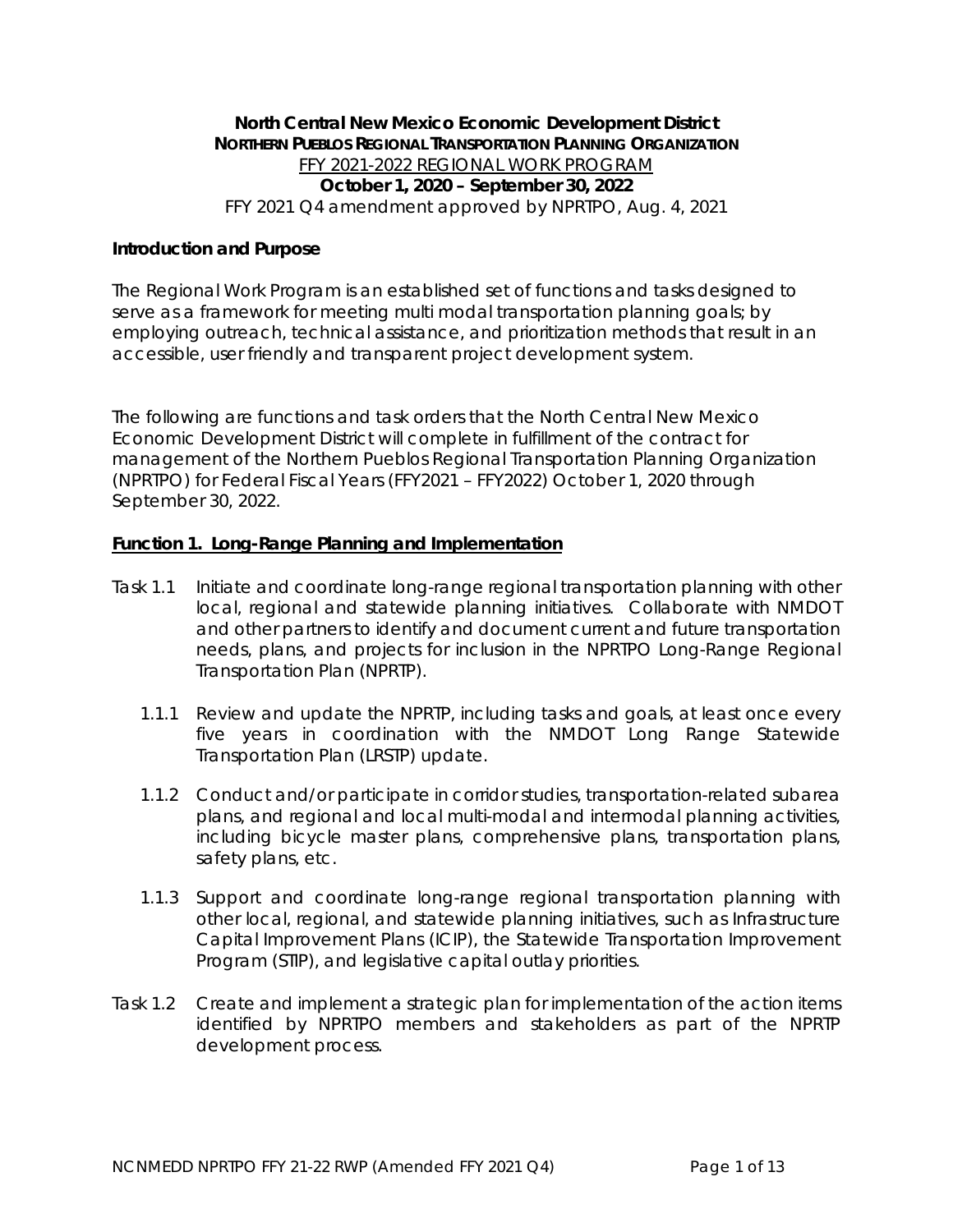| Function 1                     | <b>Budgeted</b><br>Hours $(21)$ | Actual<br>Hours | Other Specific<br>Costs | <b>Budgeted</b><br>Hours (22) | Actual<br>Hours | Other Specific<br>Costs |
|--------------------------------|---------------------------------|-----------------|-------------------------|-------------------------------|-----------------|-------------------------|
|                                |                                 |                 |                         |                               |                 |                         |
| FFY 2021/2022<br><b>Budget</b> | 100                             | N/A             |                         | 50                            | N/A             |                         |
| 1 <sup>st</sup> Quarter        | 25                              |                 |                         | 12.5                          |                 |                         |
| 2 <sup>nd</sup> Quarter        | 25                              |                 |                         | 12.5                          |                 |                         |
| 3rd Quarter                    | 25                              |                 |                         | 12.5                          |                 |                         |
| 4 <sup>th</sup> Quarter        | 25                              |                 |                         | 12.5                          |                 |                         |
| Balance                        |                                 |                 |                         |                               |                 |                         |

Function 1 Activity Tracking – 2022

| 1 <sup>st</sup> Quarter Report |  |
|--------------------------------|--|
| 2 <sup>nd</sup> Quarter Report |  |
| 3 <sup>rd</sup> Quarter Report |  |
| 4 <sup>th</sup> Quarter Report |  |

#### **Function 2. Technical Support and Data Management**

- Task 2.1 Collect and manage data, perform technical planning and plan development, in coordination with the transportation goals, trends and needs developed and identified in the NPRTP.
	- 2.1.1 Collect and evaluate new population, economic development, travel demand and forecast data, projects and trends to inform regional planning efforts, and distribute this information with local counties and communities. Data to be collected and maintained by the NPRTPO may include land use data, demographic and population data, freight data, traffic count and crash data, and any other data that supports the goals and actions outlined in the NPRTP.
	- 2.1.2 Assist project applicants with analysis, data collection and other technical support for transportation planning, project identification, and project development.
- Task 2.2 Assist NPRTPO members and work with NMDOT staff on roadway and corridorlevel classification and analysis, in accordance with the currently adopted rules, guidelines, and procedures. Keep members informed about criteria, timelines, and requirements for submittal of proposals to modify classifications.
	- 2.2.2 Assist NPRTPO members and work with NMDOT staff on post-Census Urban Area Boundary Smoothing, as appropriate. Keep members informed about criteria, timelines, and requirements for submittal of proposals to modify Urban Area and Small Urban Area designations, based on FHWA Area Definitions.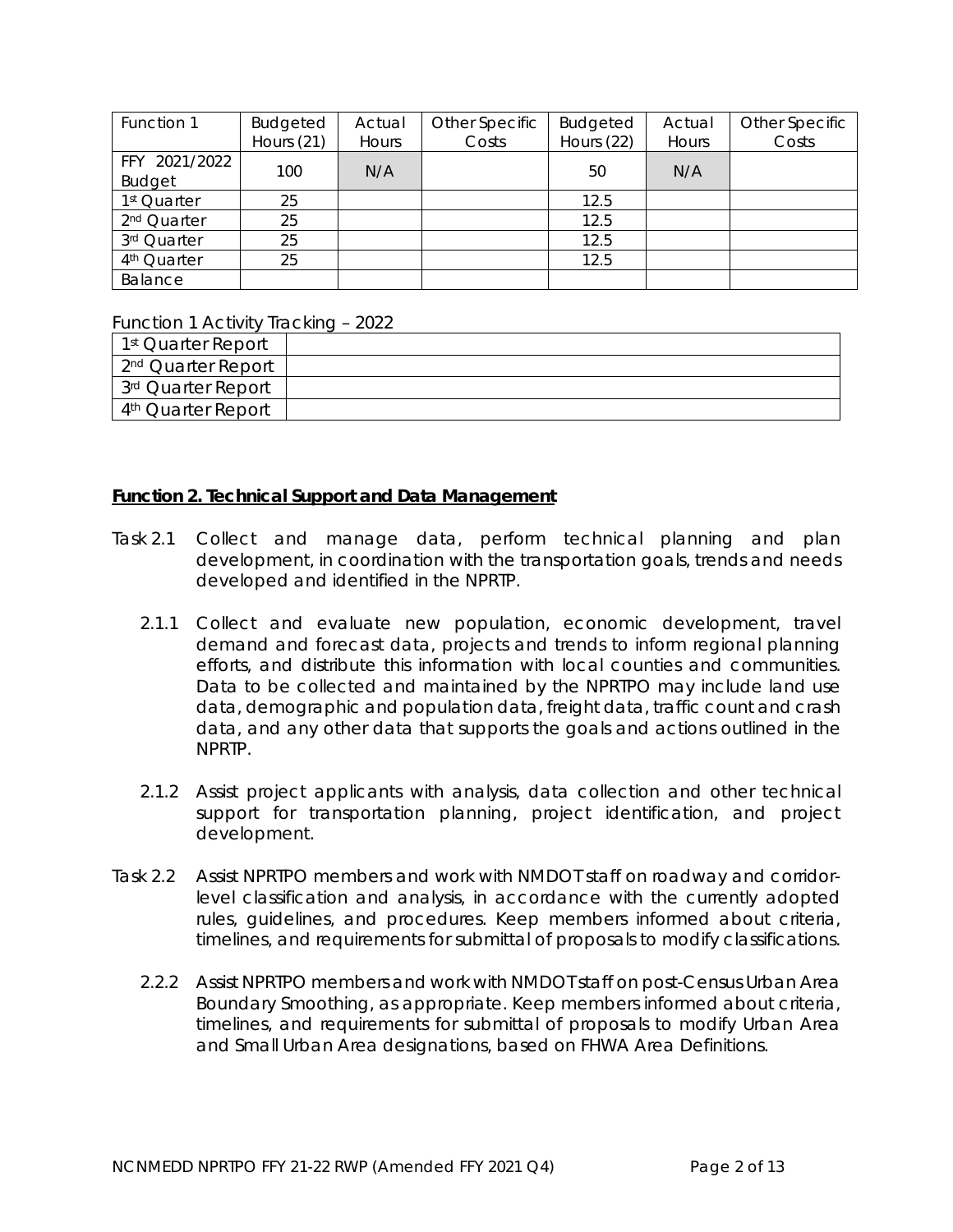| Function 2                     | Budgeted     | Actual | Other Specific | <b>Budgeted</b> | Actual | Other Specific |
|--------------------------------|--------------|--------|----------------|-----------------|--------|----------------|
|                                | Hours $(21)$ | Hours  | Costs          | Hours (22)      | Hours  | Costs          |
| FFY 2021/2022<br><b>Budget</b> | 100          | N/A    |                | 80              | N/A    |                |
| 1 <sup>st</sup> Quarter        | 25           |        |                | 20              |        |                |
| 2 <sup>nd</sup> Quarter        | 25           |        |                | 20              |        |                |
| 3rd Quarter                    | 25           |        |                | 20              |        |                |
| 4 <sup>th</sup> Quarter        | 25           |        |                | 20              |        |                |
| Balance                        |              |        |                |                 |        |                |

Function 2 Activity Tracking – 2022

| 1 <sup>st</sup> Quarter Report |  |
|--------------------------------|--|
| 2 <sup>nd</sup> Quarter Report |  |
| 3 <sup>rd</sup> Quarter Report |  |
| 4 <sup>th</sup> Quarter Report |  |

#### **Function 3. Project Development and Monitoring**

- Task 3.1 Assist project applicants in developing projects.
	- 3.1.1 Provide information to potential applicants about funding opportunities.
	- 3.1.2 Assist project applicants to identify projects that may be eligible for transportation funding from federal, state or other sources, based upon appropriate local, regional and state-wide plans and applicable data
	- 3.1.3 Assist project applicants with applications for NMDOT federal and state transportation funding programs. Follow current adopted New Mexico Administrative Code (NMAC) and/or program guides provided by NMDOT for project eligibility, program guidelines, and application timelines. Submit all complete applications to the designated NMDOT coordinator in accordance with the schedule outlined in the applicable NMAC and/or guide(s).
	- 3.1.4 Assist project applicants with identification of safety issues that warrant Road Safety Assessments, Safety Plans and/or qualify for Highway Safety Improvement Program funding.
- Task 3.2 Manage preliminary project review process.
	- 3.2.1 Establish and implement a process for NPRTPO members to prepare and submit Project Feasibility Forms (PFFs) and Project Prospectus Forms (PPFs), through coordination with NMDOT District(s).
	- 3.2.2 Assist project applicants with development of PFFs and PPFs; ensure that all members are fully informed of the process and timelines, and support entities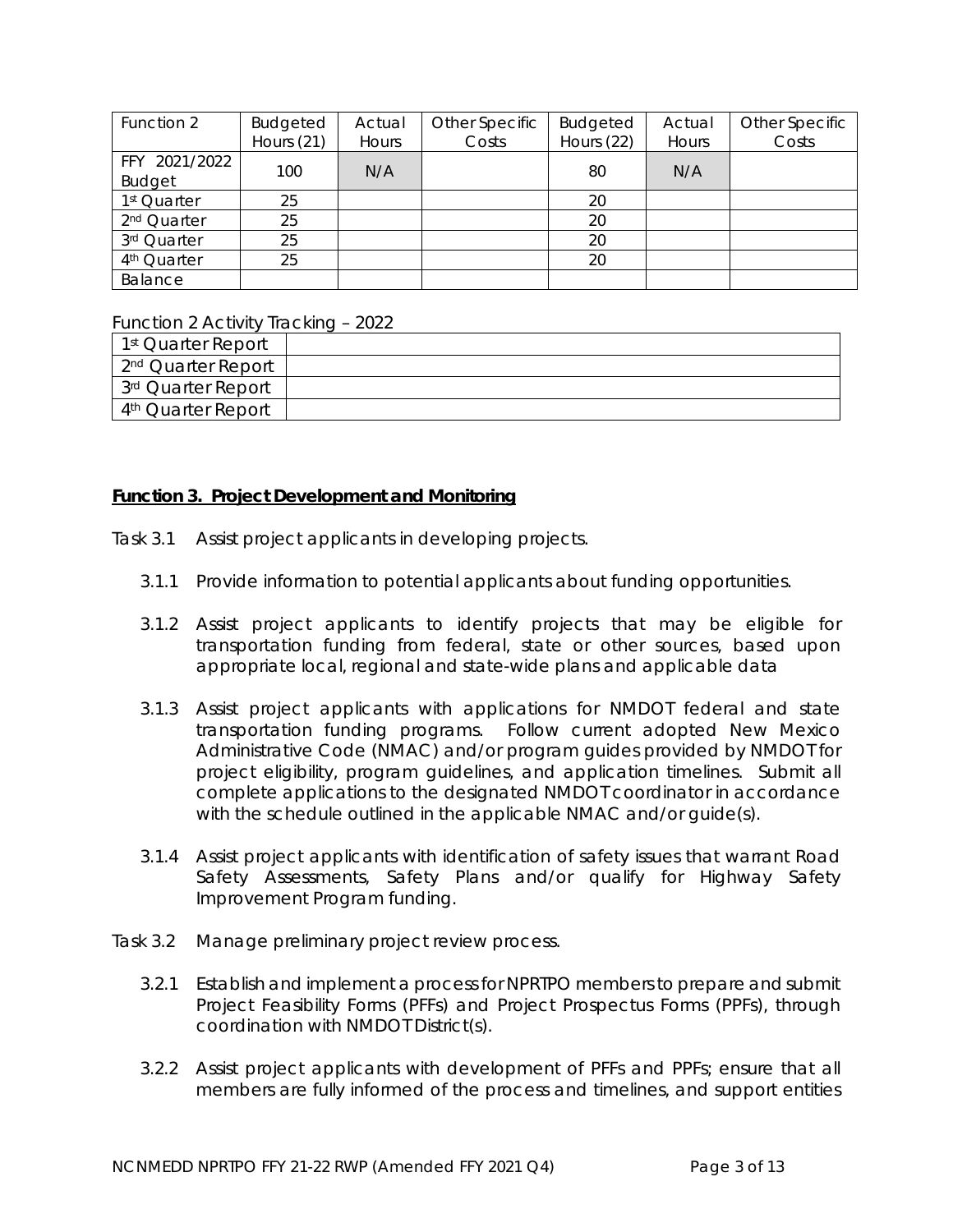in accessing all forms and data required by project applicants to complete the forms. Ensure members are informed of Americans with Disabilities Act (ADA) and Title VI plan requirements for all recipients of federal funds.

- 3.2.3 Work with NPRTPO members to establish scoring criteria for project prioritization, based on goals and action items included in the NPRTP, the current NMDOT LRSTP, the Active Transportation and Recreational Programs Guide, Congestion Mitigation and Air Quality Improvement (CMAQ) Program Guide and other guidance from NMDOT.
- 3.2.4 Develop and maintain a prioritized list of projects based on the regional goals articulated in the NPRTP, and the statewide goals in the NMDOT LRSTP, as well as Technical and Policy Committee review and input. This list will serve as the Regional Transportation Improvement Program Recommendations (RTIPR) list and be submitted to the NMDOT District for potential federal and state funding opportunities on an every-other-year basis (at a minimum), in order to correspond with STIP development. RTIPR development will occur based on this schedule:

# **Regional Transportation Improvement Program Recommendations (RTIPR)**

The RTIPR is a set of prioritized recommended projects developed within the NPRTPO planning process. The projects are selected for specific funding, and inclusion in the STIP, by the NMDOT and in consultation with the NPRTPO members.

The NPRTPO has established an annual review, rating and ranking of proposed transportation projects based on availability of funding types. This includes an annual review of existing recommended projects for re-prioritizing based on regional, state and federal transportation priorities and projects.

#### **Selection Process:**

The selection process begins with completed Project Feasibility Form (PFF) and Project Prospectus Form (PPF) prioritized by criteria established by the NPRTPO Members. The projects are included in the NPRTPO Regional Transportation Improvement Program Recommendations (RTIPR).

District Engineers evaluate RTIPRs considering available funding and needs. RTIPRs and District Engineer recommendations are forwarded to the department's STIP Development Unit for inclusion as appropriate into the STIP. The STIP must be approved by the State Transportation Commission, the Federal Highway Administration (FHWA), and the Federal Transit Administration (FTA).

The STIP is a four-year document. Every two years a new STIP is developed and there is a quarterly amendment cycle.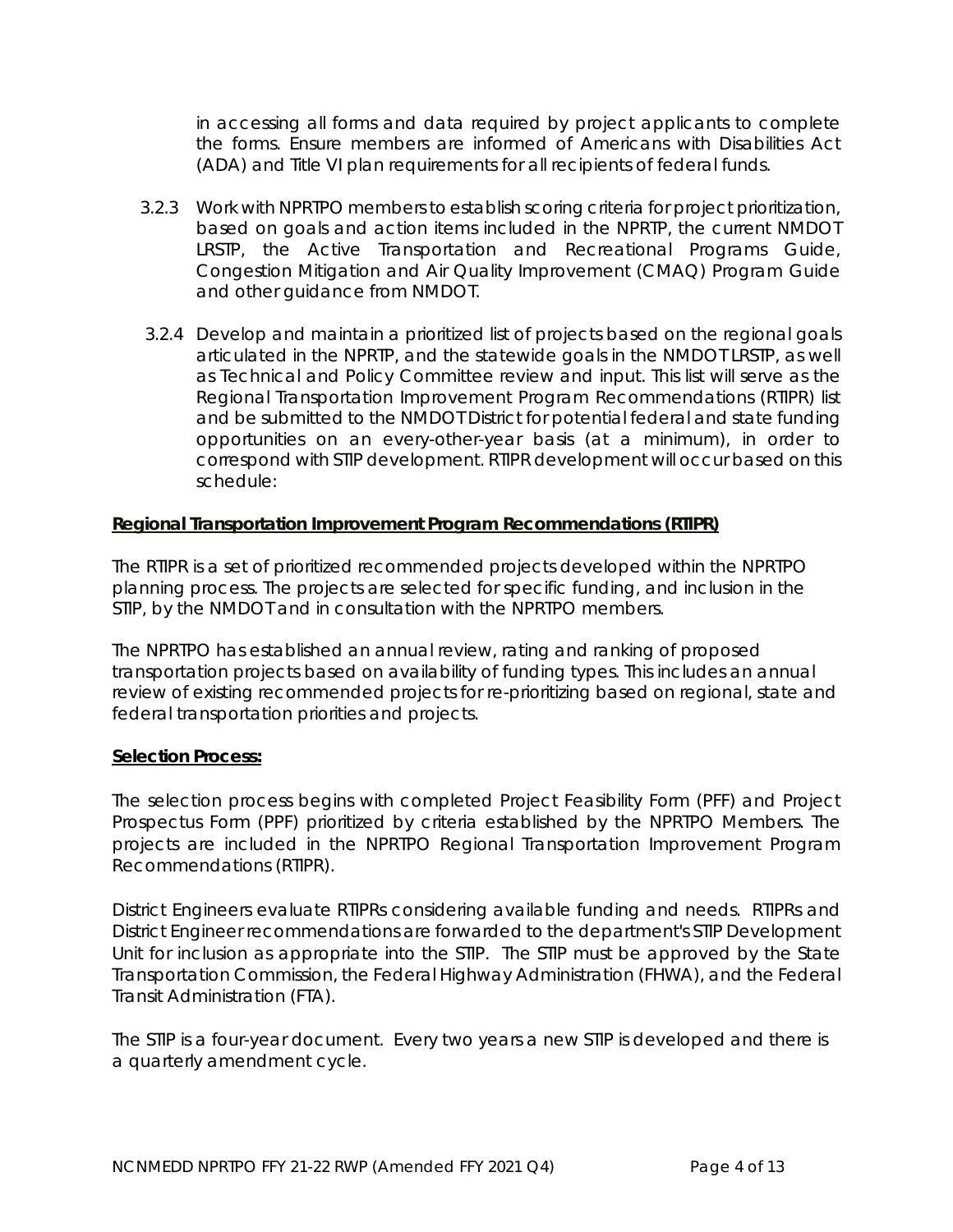During the month of March, coordinate and co-facilitate RTIPR "zipper" meetings with NMDOT Planning and the appropriate District staff and the NPRTPO Members. Notify NMDOT Planning Liaison and District staff of the dates, times, and locations for these "zipper" meetings. Submit the combined, prioritized RTIPR/ZIPPER to NMDOT Planning, the District Engineers and all relevant RTPOs within ten days of the prioritization meeting.

- Task 3.3 Provide assistance to local governments interested in pursuing transportation system development and coordination activities.
	- 3.3.1 Facilitate prioritization of Public Transit Program applications for the NPRTPO area in response to the state-wide prioritization schedule established by NMDOT Transit and Rail Section staff. Submit the results to the NMDOT Transit Bureau in accordance with that schedule. Include the results in the NPRTPO RTIPR.
	- 3.3.2 Support efforts on regional transportation system development, through coordination with local entities and NMDOT Transit & Rail Division.
- Task 3.4 During the month of March, coordinate and co-facilitate RTIPR "zipper" meetings with NMDOT Government to Government Unit (GTG) liaison, the appropriate District staff, and applicable NPRTPOs, if necessary. Notify NMDOT GTG liaison and District staff of the dates, times, and locations for these "zipper" meetings. Submit the combined, prioritized RTIPR to GTG liaison, the District Engineers and all relevant RTPOs within ten days of the prioritization meeting.
- Task 3.5 Track the progress of Statewide Transportation Improvement Program (STIP) projects within the NPRTPO region and ensure regular communication between the project sponsors, NMDOT staff and others to ensure the projects are meeting deadlines outlined in the Tribal/Local Public Agency (T/LPA) Handbook. Keep project applicants informed on project status, including through review of complete regional STIP project lists at meetings, and assist NPRTPO members with issues that may arise.

| Function 3              | <b>Budgeted</b> | Actual | Other Specific | <b>Budgeted</b> | Actual | Other Specific |
|-------------------------|-----------------|--------|----------------|-----------------|--------|----------------|
|                         | Hours (21)      | Hours  | Costs          | Hours (22)      | Hours  | Costs          |
| FFY 2021/2022           |                 | N/A    |                | 220             |        |                |
| <b>Budget</b>           | 480             |        |                |                 | N/A    |                |
| 1 <sup>st</sup> Quarter | 120             |        |                | 55              |        |                |
| 2 <sup>nd</sup> Quarter | 120             |        |                | 55              |        |                |
| 3rd Quarter             | 120             |        |                | 55              |        |                |
| 4 <sup>th</sup> Quarter | 120             |        |                | 55              |        |                |
| Balance                 |                 |        |                |                 |        |                |

Function 3 Activity Tracking – 2022

| 1 <sup>st</sup> Quarter Report |  |
|--------------------------------|--|
| 2 <sup>nd</sup> Quarter Report |  |
| 3 <sup>rd</sup> Quarter Report |  |
| 4 <sup>th</sup> Quarter Report |  |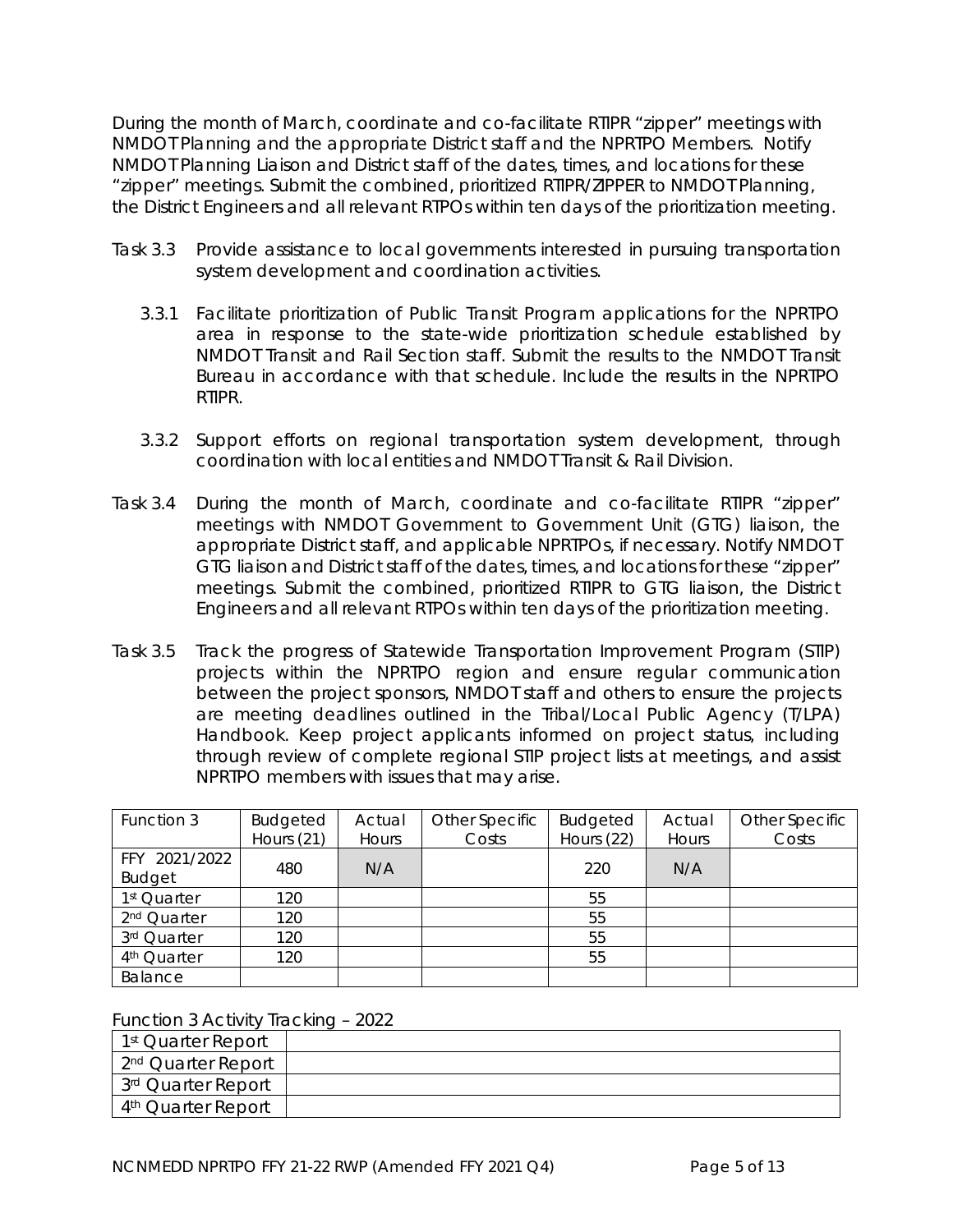# **Function 4. Other Activities and Projects**

- Task 4.1 Coordinate and participate with NMDOT staff on special studies or projects specified in the NMDOT Planning Work Program. Provide periodic updates to NPRTPO members on the status of the studies/projects and involve the members in this effort as appropriate.
- Task 4.2 Coordinate and participate with the Councils of Governments (COGs) and applicable New Mexico State agency staff on studies related to state-wide or NPRTPO-specific transportation issues, as appropriate.
- Task 4.3 Monitor development of federal and state laws affecting the transportation system and provide information about the contents and status to NPRTPO members.
- Task 4.4 Attend RTPO Roundtable and special meetings.
- Task 4.5 Attend in-state and out-of-state conferences, training sessions or special meetings for staff and professional development opportunities. This task includes the purchase of any supporting materials that may be needed to coordinate, conduct or attend the conference, training session or meeting. NPRTPO Transportation Planner and/or NCNMEDD Community Development Director may attend these out-of-state trainings during this RWP:
	- American Planning Association New Mexico Chapter meeting (annual),
	- National Association of Development Organizations (NADO) Transportation Conference (annual),
	- NADO Training Conference (annual),
	- National Transportation in Indian Country Conference (NTICC) (annual),
	- Western Planner conference (annual),
	- Southwest Region Economic Development Association (SWREDA) Conference (annual).
- Task 4.6 Participate in miscellaneous transportation-related programs and special projects in the NPRTPO region.

| Function 4              | Budgeted     | Actual | Other Specific | Budgeted   | Actual | Other Specific |
|-------------------------|--------------|--------|----------------|------------|--------|----------------|
|                         | Hours $(21)$ | Hours  | Costs          | Hours (22) | Hours  | Costs          |
| FFY 2021/2022           |              |        |                |            |        |                |
| <b>Budget</b>           | 280          | N/A    |                | 180        | N/A    |                |
| 1 <sup>st</sup> Quarter | 70           |        |                | 45         |        |                |
| 2 <sup>nd</sup> Quarter | 70           |        |                | 45         |        |                |
| 3rd Quarter             | 70           |        |                | 45         |        |                |
| 4 <sup>th</sup> Quarter | 70           |        |                | 45         |        |                |
| Balance                 |              |        |                |            |        |                |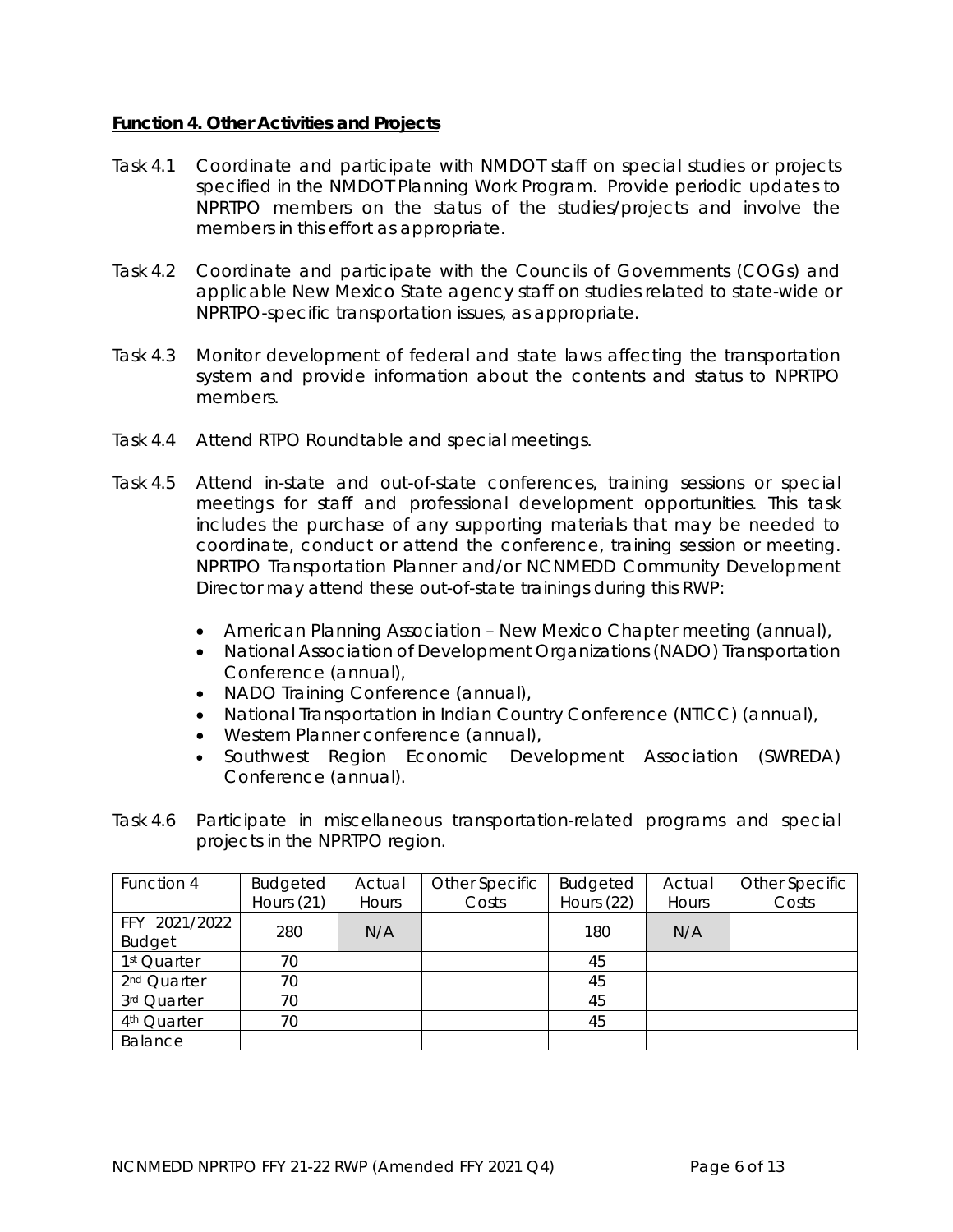Function 4 Activity Tracking – 2022

| 1 <sup>st</sup> Quarter Report |  |
|--------------------------------|--|
| 2 <sup>nd</sup> Quarter Report |  |
| 3 <sup>rd</sup> Quarter Report |  |
| 4 <sup>th</sup> Quarter Report |  |

#### **Function 5. General NPRTPO Support**

- Task 5.1 Organize and facilitate all meetings of the NPRTPO in accordance with the Public Participation Plan.
	- 5.1.1 Document the NPRTPOs public participation process including but not limited to, procedures the RTPO uses to comply with the *New Mexico Open Meetings Act* [NMSA 1978, Sections 10-51-1, *et. seq.*] and 23 CFR 450.
	- 5.1.2 Per the *New Mexico Open Meetings Act* (NMSA,1978, Section 10-15-1(D)) and 23 CFR 450.210, provide compliant public notice for all official NPRTPO Committee meetings.
	- 5.1.3 Provide NPRTPO Committee members, the appropriate NMDOT District staff, and GTG with meeting agendas and information packets no later than seven (7) calendar days in advance of NPRTPO Committee meetings.
	- 5.1.4 On an annual basis, provide all eligible T/LPAs with the opportunity to appoint or confirm a representative and alternates to the NPRTPO Committee.
- Task 5.2 Maintain bylaws that clarify and document member entities, responsibilities and roles, including voting protocols.
	- 5.2.1 Maintain a list of NPRTPO Committee members with contact information and provide a copy of the list to appropriate NMDOT District staff, GTG, member entities, and other regular participants.
- Task 5.3 Conduct Outreach Activities.
	- 5.3.1 Engage in and document outreach activities and provide citizens and other transportation stakeholders with reasonable opportunities to participate in NPRTPO processes per 23 CFR 450.
	- 5.3.2 Coordinate with NPRTPO members to maintain a list of entities including newly elected officials and potential members, who will be educated on the NPRTPO process. Document this outreach and presentations and share any questions or concerns in quarterly reports and with appropriate NMDOT staff.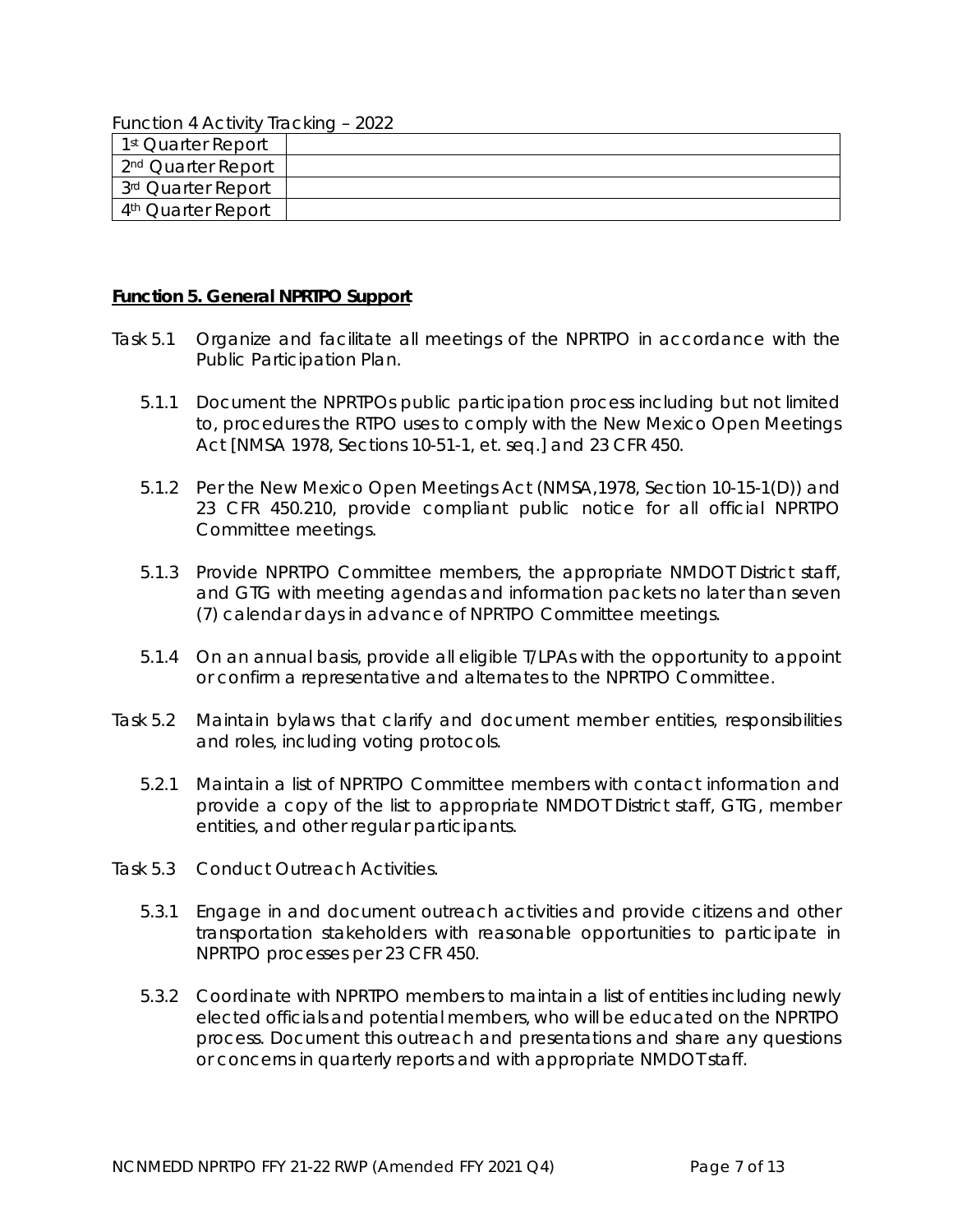- Task 5.4 Maintain a website that includes current meeting information and planning documents, as referenced in the Quality Assurance Review (QAR) guidelines. Post a list of current Technical and Policy Committee members and keep this information updated.
- Task 5.5 Coordinate training and professional development opportunities for NPRTPO members, including developing and maintaining training plans. Assist NPRTPO members to identify technical training needs and work with NMDOT, LTAP, and other entities to meet those needs. Informing member entities of training opportunities and encouraging participation.

| Function 5                     | <b>Budgeted</b><br>Hours (21) | Actual<br>Hours | Other Specific<br>Costs | <b>Budgeted</b><br>Hours (22) | Actual<br>Hours | Other Specific<br>Costs |
|--------------------------------|-------------------------------|-----------------|-------------------------|-------------------------------|-----------------|-------------------------|
| FFY 2021/2022<br><b>Budget</b> | 510                           | N/A             |                         | 240                           | N/A             |                         |
| 1 <sup>st</sup> Quarter        | 127.5                         |                 |                         | 60                            |                 |                         |
| 2 <sup>nd</sup> Quarter        | 127.5                         |                 |                         | 60                            |                 |                         |
| 3rd Quarter                    | 127.5                         |                 |                         | 60                            |                 |                         |
| 4 <sup>th</sup> Quarter        | 127.5                         |                 |                         | 60                            |                 |                         |
| Balance                        |                               |                 |                         |                               |                 |                         |

Function 5 Activity Tracking – 2022

| 1 <sup>st</sup> Quarter Report |  |
|--------------------------------|--|
| 2 <sup>nd</sup> Quarter Report |  |
| 3 <sup>rd</sup> Quarter Report |  |
| 4 <sup>th</sup> Quarter Report |  |

#### **Function 6. NPRTPO Administration**

- Task 6.1 Produce work products that meet all quarterly work requirements and deadlines per the Planning Procedures Manual (PPM) and submit a summary of activities completed per quarter.
	- 6.1.1 Implement and monitor program expenditures in relation to the annual budget, per the PPM. Ensure documentation on program expenditures and activities are available to the public online and retained as physical copies, which will be reviewed during the annual Quality Assurance Review (QAR).
	- 6.1.2 Submit quarterly Reimbursement Packets per the PPM. Include this report as an informational item on the following NPRTPO Committee agenda and should reflect all costs outlined in the Invoice.
	- 6.1.3 Submit an Annual Performance and Expenditure Report (APER) each year, per the timeline and procedures documented in the PPM. The APER will be derived from the 4th quarter Quarterly Report but will include additional descriptions to summarize the activities performed in the past year.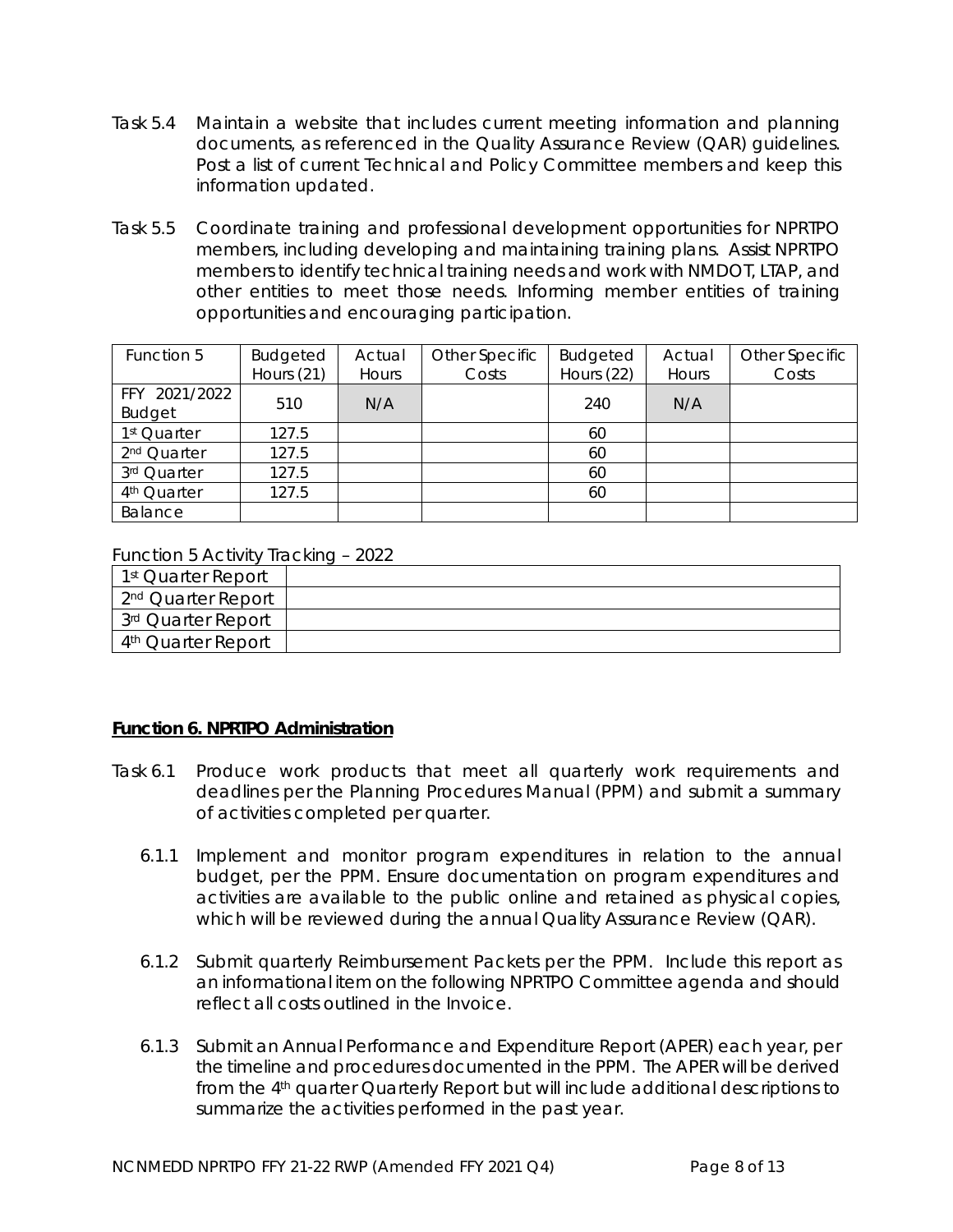- Task 6.2 Solicit and utilize input from NPRTPO board members to develop the two-year (FFY 2021- FFY 2022) Regional Work Program (RWP) for submittal to the NMDOT by deadlines outlined in the PPM.
	- 6.2.1 Coordinate the NPRTPO's planning program with other RTPOs and any Metropolitan Planning Organizations (MPOs) or other agencies impacted by and/or associated with activities contained in the RWP.
- Task 6.3 Develop an annual budget based on the tasks outlined in the RWP and include cost-sharing methodologies and calculations for costs that are shared between various North Central New Mexico Economic Development District programs, in accordance with 2 CFR 200 and the PPM. Apply and illustrate cost-sharing methodologies consistently when submitting quarterly Reimbursement Packets.
- Task 6.4 Maintain a Public Participation Plan (PPP) that addresses Title VI and Environmental Justice procedures. Ensure a specific contact person and contact information is listed. Update the PPP in accordance with the PPM schedule or as determined appropriate by NPRTPO members or staff.
- Task 6.5 Submit the North Central New Mexico Economic Development District's Financial Audit for each State Fiscal Year to the NMDOT GTG Liaison, within 30 days of when the audit is released by the State Auditor's Office.

| Function 6              | <b>Budgeted</b> | Actual | Other Specific | <b>Budgeted</b> | Actual | Other Specific |
|-------------------------|-----------------|--------|----------------|-----------------|--------|----------------|
|                         | Hours $(21)$    | Hours  | Costs          | Hours (22)      | Hours  | Costs          |
| FFY 2021/2022           |                 |        |                |                 |        |                |
| <b>Budget</b>           | 325             | N/A    |                | 88.2            | N/A    |                |
| 1 <sup>st</sup> Quarter | 81.25           |        |                | 22.05           |        |                |
| 2 <sup>nd</sup> Quarter | 81.25           |        |                | 22.05           |        |                |
| 3rd Quarter             | 81.25           |        |                | 22.05           |        |                |
| 4 <sup>th</sup> Quarter | 81.25           |        |                | 22.05           |        |                |
| Balance                 |                 |        |                |                 |        |                |

Function 6 Activity Tracking – 2022

| 1 <sup>st</sup> Quarter Report |  |
|--------------------------------|--|
| 2 <sup>nd</sup> Quarter Report |  |
| 3rd Quarter Report             |  |
| 4 <sup>th</sup> Quarter Report |  |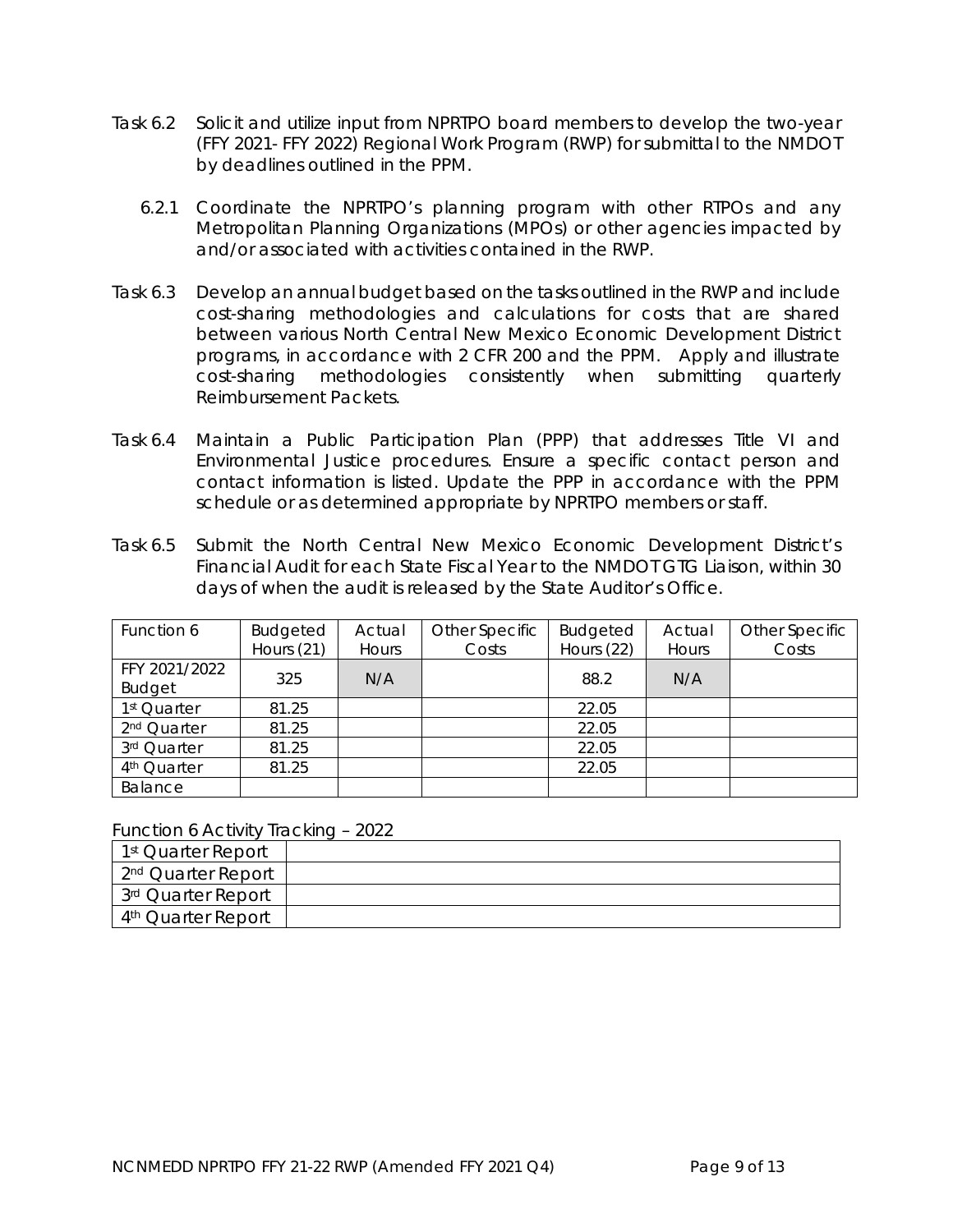# **Function 7 Other: Leave and Holidays**

| Function 7              | <b>Budgeted</b> | Actual | Other Specific | <b>Budgeted</b> | Actual | Other Specific |
|-------------------------|-----------------|--------|----------------|-----------------|--------|----------------|
|                         | Hours $(21)$    | Hours  | Costs          | Hours (22)      | Hours  | Costs          |
| FFY 2021/2022           | 293             | N/A    |                | 200             | N/A    |                |
| <b>Budget</b>           |                 |        |                |                 |        |                |
| 1 <sup>st</sup> Quarter | 73.25           |        |                | 50              |        |                |
| 2 <sup>nd</sup> Quarter | 73.25           |        |                | 50              |        |                |
| 3rd Quarter             | 73.25           |        |                | 50              |        |                |
| 4 <sup>th</sup> Quarter | 73.25           |        |                | 50              |        |                |
| Balance                 |                 |        |                |                 |        |                |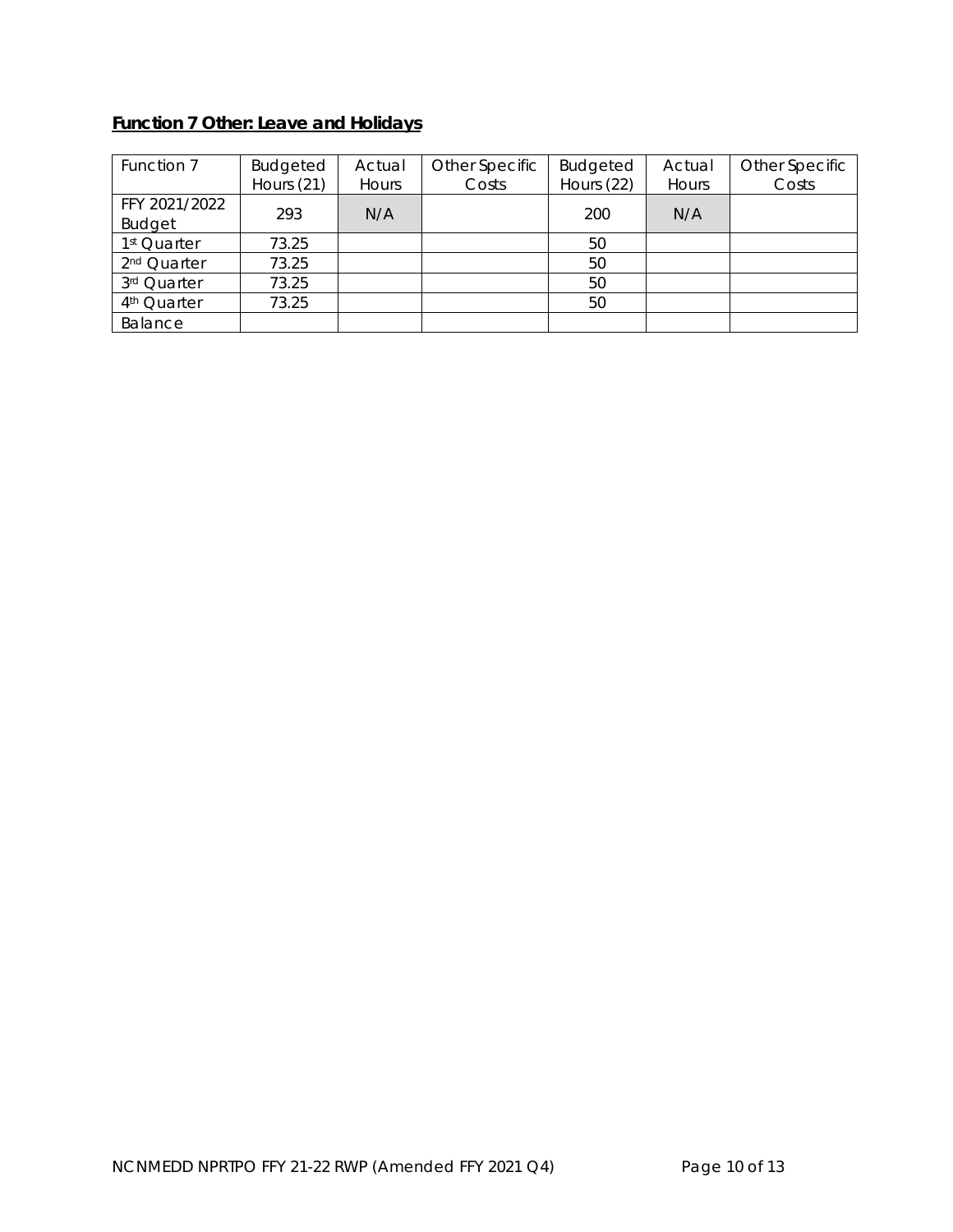# **North Central New Mexico Economic Development District NORTHERN PUEBLOS REGIONAL TRANSPORTATION PLANNING ORGANIZATION** FFY 2021- 2022 REGIONAL WORK PROGRAM AMENDMENTS **October 1, 2020 – September 30, 2022**

**Amendment 1: FFY 2021 Q4** – FFY 2022 adjustments to line-item budgets and staff time Approved by Northern Pueblos RTPO Board on August 4, 2021.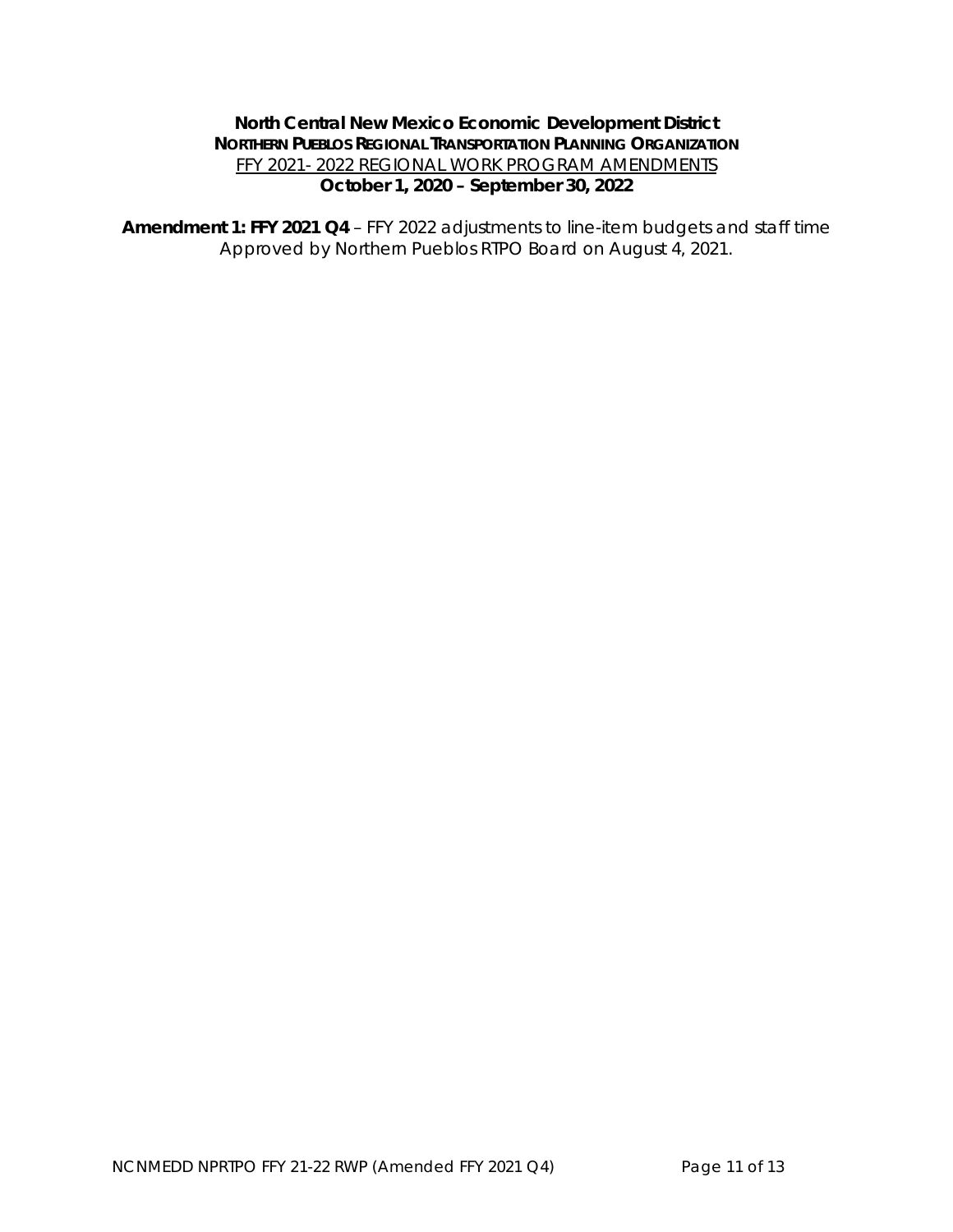# **North Central New Mexico Economic Development District NORTHERN PUEBLOS REGIONAL TRANSPORTATION PLANNING ORGANIZATION** FFY 2021- 2022 REGIONAL WORK PROGRAM BUDGET **October 1, 2020 – September 30, 2022**

| FFY 2021 NCNMEDD RTPO RWP  |               |               | FFY 2022 NCNMEDD RTPO (combined categories)                                                                    |                      |               |               |  |
|----------------------------|---------------|---------------|----------------------------------------------------------------------------------------------------------------|----------------------|---------------|---------------|--|
|                            | <b>NPRTPO</b> | <b>NERTPO</b> |                                                                                                                | <b>NCNMEDD Total</b> | <b>NPRTPO</b> | <b>NERTPO</b> |  |
| Personnel                  | \$68,277.36   |               | \$68,277.36 Personnel (See Personnel info)                                                                     | \$1,805,263.37       | \$70,402.85   | \$70,402.85   |  |
| <b>Benefits</b>            | \$25,643,74   |               | \$25,643.74 Benefits (See Benefits info)                                                                       | \$738,180.61         | \$28,384.13   | \$28,384.13   |  |
| <b>Travel</b>              | \$1,355.60    |               | \$1,355.60 Travel (incl. registration)                                                                         | \$3,880.00           | \$1,940.00    | \$1,940.00    |  |
| Audit                      | \$1,850.00    |               | \$1,850.00 Dues & Subscriptions (NADO Transportation)                                                          | \$480.00             | \$240.00      | \$240.00      |  |
| <b>Supplies</b>            | \$350.00      | \$350.00      | - Shared Costs -                                                                                               |                      |               |               |  |
| Pubs, Regis, Memberships   | \$1,325.00    |               | \$1,325.00 Professional Services (IT, Audit)                                                                   | \$83,766.95          | \$2,222.58    | \$2,222.58    |  |
| Rent, Utilities, Phone     | \$3,361.80    |               | \$3,361.80 Operations (note 1)                                                                                 | \$103,026.40         | \$2,387.34    | \$2,387.34    |  |
| Printing                   | \$100.00      |               | \$100.00 Software (note 2)                                                                                     | \$21,773.70          | \$673.10      | \$673.10      |  |
| <b>Contracted Services</b> | \$2,800.00    | \$2,800.00    | <b>Total</b>                                                                                                   | \$2,756,371.03       | \$106,250.00  | \$106,250.00  |  |
| Other-Payroll, WIX, CC     | \$1,186.50    |               | \$1,186.50 Note 1: Operations = rent, telephone, gas and oil, payroll fees, supplies, printing, vehicle maint. |                      |               |               |  |
|                            | \$106,250.00  |               | \$106.250.00 Note 2: Software = Microsoft 365, Aliba, Constant Contact, Wix, Email Me Form                     |                      |               |               |  |

**PERSONNEL**: Costs are based on completed time sheets for each employee that reflect work program activities they have directly worked on.

**FRINGE BENEFITS**: Includes such items as health insurance, retirement benefits, and Social Security and Medicare.

**The Community Development Director will bill up to 45%, the Transportation Planner up to 50%, and the Transportation Intern up to 40% to each RTPO for both salaries and benefits. Other staff positions that have part of their salaries and benefits allocated include Executive Director, Finance Director, Finance Specialist, and Executive Assistant, up to 5% to each RTPO.** 

| <b>Title</b>              | Percentage of             | <b>NERTPO Salaries</b> | <b>NERTPO</b>   | <b>NPRTPO Salaries</b> | <b>NPRTPO</b>   |
|---------------------------|---------------------------|------------------------|-----------------|------------------------|-----------------|
|                           | <b>Salaries, Benefits</b> |                        | <b>Benefits</b> |                        | <b>Benefits</b> |
| <b>Executive Director</b> | 1.2%                      | \$1,211.54             | \$361.65        | \$1,211.54             | \$361.65        |
| <b>Finance Director</b>   | 5%                        | \$3,937.50             | \$1,246.58      | \$3,937.50             | \$1,246.58      |
| <b>Finance Specialist</b> | 5%                        | \$2,500.16             | \$1,037.97      | \$2,500.16             | \$1,037.97      |
| <b>Exec. Assistant</b>    | 5%                        | \$1,999.92             | \$1,377.83      | \$1,999.92             | \$1,377.83      |
| <b>Transp. Planner</b>    | 50%                       | \$28,503.80            | \$13,697.20     | \$28,503.80            | \$13,697.20     |
| Com. Dev. Director        | 45%                       | \$26,249.93            | \$13,667.85     | \$26,249.93            | \$13,667.85     |
| Transp. Intern            | 40%                       | \$6,000.00             | \$551.34        | \$6,000.00             | \$551.34        |
| <b>Total</b>              |                           | \$70,402.85            | \$31,940.42     | \$70,402.85            | \$31,940.42     |

**TRAVEL**: Includes travel costs for activities such as board and committee meetings as well as professional development trainings and conferences. Travel per diem and mileage is figured in accordance with the NM Mileage and Per Diem Act and Board approval. **(Actual costs associate with each RTPO.)**

**DUES AND SUBSCRIPTIONS:** NCNMEDD is member of several professional organizations that include, but are not limited to, the National Association of Development Organizations (NADO) and their National Regional Transportation subcommittee, American Planning Association (APA), New Mexico Municipal League (NMML), and the Association of Counties. **(Transportation subcommittee costs that are broken out as such are directly billed to RTPOs, 50% charged to each RTPO; broader organization**